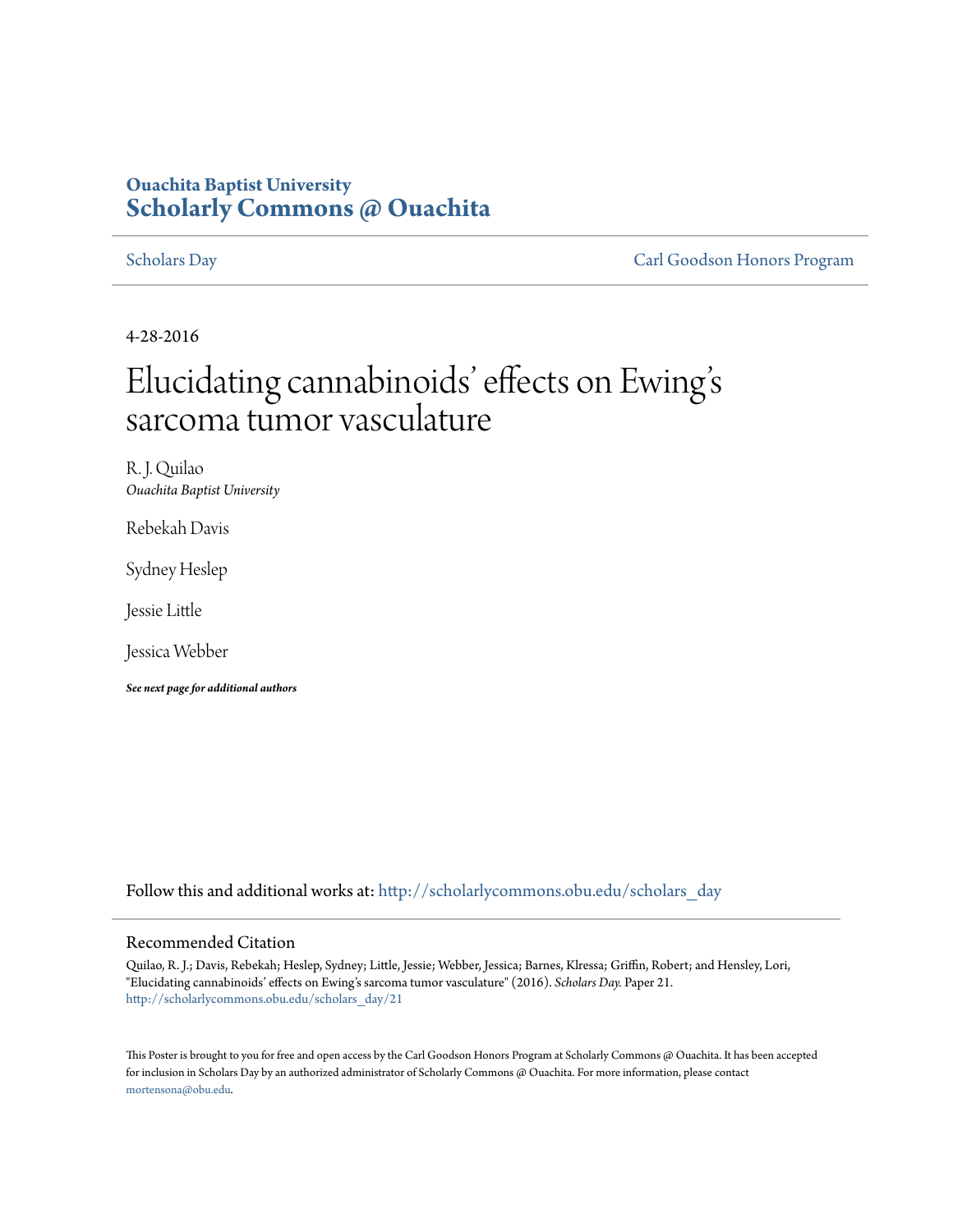# **Authors**

R. J. Quilao, Rebekah Davis, Sydney Heslep, Jessie Little, Jessica Webber, Klressa Barnes, Robert Griffin, and Lori Hensley